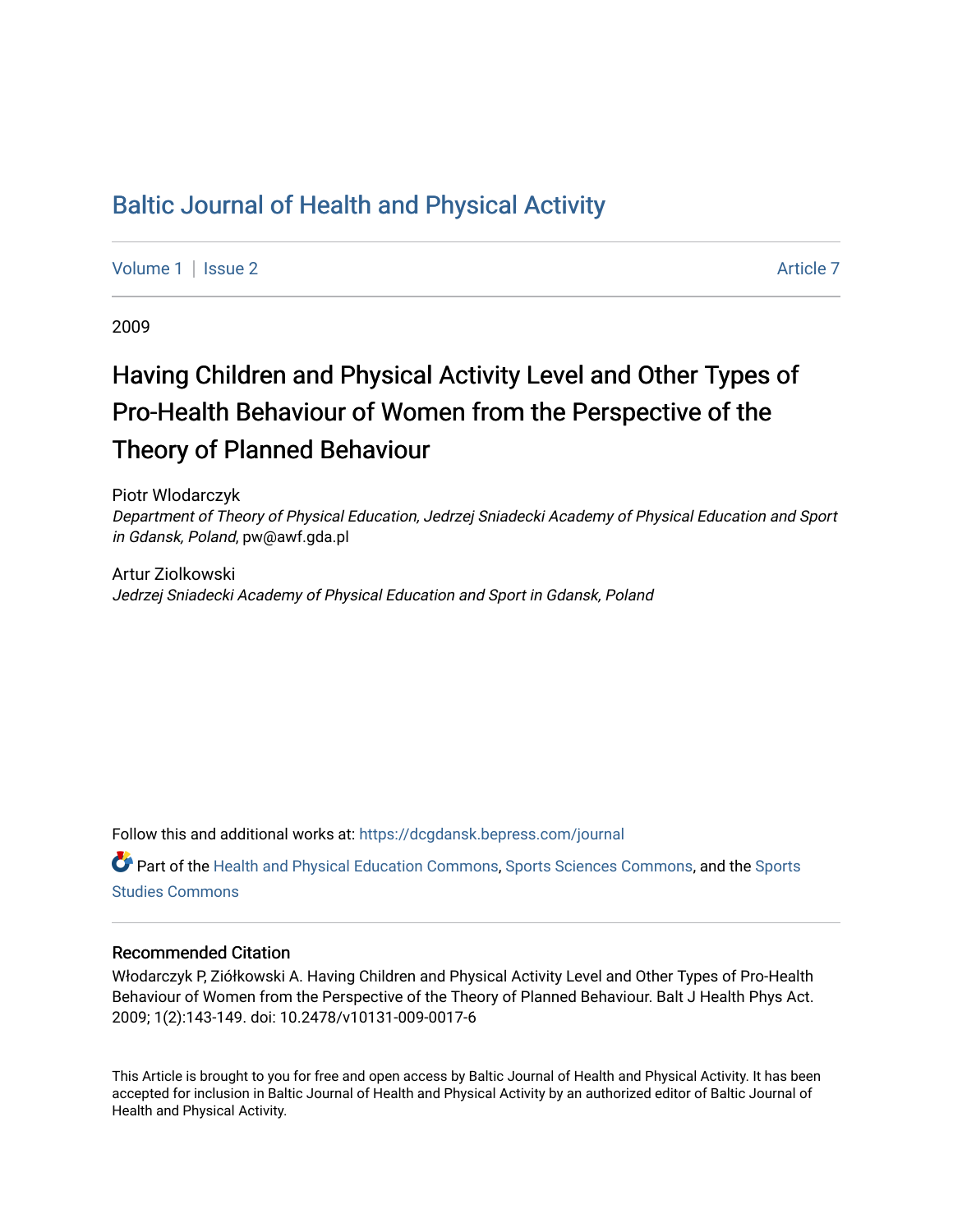|                                                                                                                                                                               | <b>Having Children and Physical Activity Level</b><br>and Other Types of Pro-Health Behaviour<br>of Women from the Perspective<br>of the Theory of Planned Behaviour                                                                                                                                                                                                                                                                                                                                                                                                                                                                                                                                                                                                                                   |
|-------------------------------------------------------------------------------------------------------------------------------------------------------------------------------|--------------------------------------------------------------------------------------------------------------------------------------------------------------------------------------------------------------------------------------------------------------------------------------------------------------------------------------------------------------------------------------------------------------------------------------------------------------------------------------------------------------------------------------------------------------------------------------------------------------------------------------------------------------------------------------------------------------------------------------------------------------------------------------------------------|
|                                                                                                                                                                               | DOI: 10.2478/v10131-009-0017-6                                                                                                                                                                                                                                                                                                                                                                                                                                                                                                                                                                                                                                                                                                                                                                         |
| <b>Authors' Contribution:</b>                                                                                                                                                 | Piotr Włodarczyk <sup> (A,B,C,D,E,F)</sup> , Artur Ziółkowski <sup> (B,C,D,F,G)</sup>                                                                                                                                                                                                                                                                                                                                                                                                                                                                                                                                                                                                                                                                                                                  |
| A - Study Design<br>B - Data Collection<br>C - Statistical Analysis<br>D - Data Interpretation<br>E - Manuscript Preparation<br>F - Literature Search<br>G - Funds Collection | Jedrzej Sniadecki Academy of Physical Education and Sport in Gdansk,<br>Poland                                                                                                                                                                                                                                                                                                                                                                                                                                                                                                                                                                                                                                                                                                                         |
|                                                                                                                                                                               | Key words: Theory of Planned Behaviour, healthy behaviour, women, physical<br>activity                                                                                                                                                                                                                                                                                                                                                                                                                                                                                                                                                                                                                                                                                                                 |
|                                                                                                                                                                               | <b>Abstract</b>                                                                                                                                                                                                                                                                                                                                                                                                                                                                                                                                                                                                                                                                                                                                                                                        |
|                                                                                                                                                                               | <b>Background:</b> The subject of the paper is pro-health behaviour of women (N=477) who have<br>children ( $N=124$ ) and those who have no children ( $N=353$ ). The Theory of<br>Planned Behaviour (TPB) by Icek Ajzen, in the light of which the differences in<br>the health behaviour level of the sample group are considered, constitutes the<br>theoretical basis of this work.<br><b>Material/Methods:</b> The research group consisted of women at the age of 19–36 (M=27,5 yrs of<br>age SD=4 yrs of age). The Health and Behaviour Survey Questionnaire by<br>Steptoe and Wardle was used for the measurement. Four scales of healthy<br>behaviour values, i.e., taking up physical activity, avoiding addictions,<br>hygienic and medical behaviour and nutritional habits were analysed. |
|                                                                                                                                                                               | <b>Results:</b> As a result of the comparison, it appears that childless women demonstrated<br>a significantly higher physical activity level (M=263.03) compared to women<br>who have children ( $M=170.58$ ) at the significance level ( $p=0.001$ ). As far as<br>the hygienic and medical behaviour is concerned, a significantly higher level<br>was observed in the group of women who have children (M=261.15) than in<br>the group of childless women (M=231.22) at the significance level ( $p=0.037$ ).                                                                                                                                                                                                                                                                                      |
|                                                                                                                                                                               | <b>Conclusions:</b> Further research should focus on the determination of the influence of<br>subjective norm change (knowledge) on the health activities undertaken by<br>women.                                                                                                                                                                                                                                                                                                                                                                                                                                                                                                                                                                                                                      |

| Word count: $2,367$ |                                 |
|---------------------|---------------------------------|
| Tables: 3           | Received: September 2009        |
| <b>Figures: 1</b>   | Accepted: November 2009         |
| References: 20      | <b>Published: December 2009</b> |

#### Address for correspondence:

Dr Piotr Włodarczyk

Academy of Physical Education and Sport, Department of Theory of Physical Education, 80-336 Gdańsk, Poland, ul. K. Górskiego 1 Phone:+4858 55-47-295, e-mail: pw@awf.gda.pl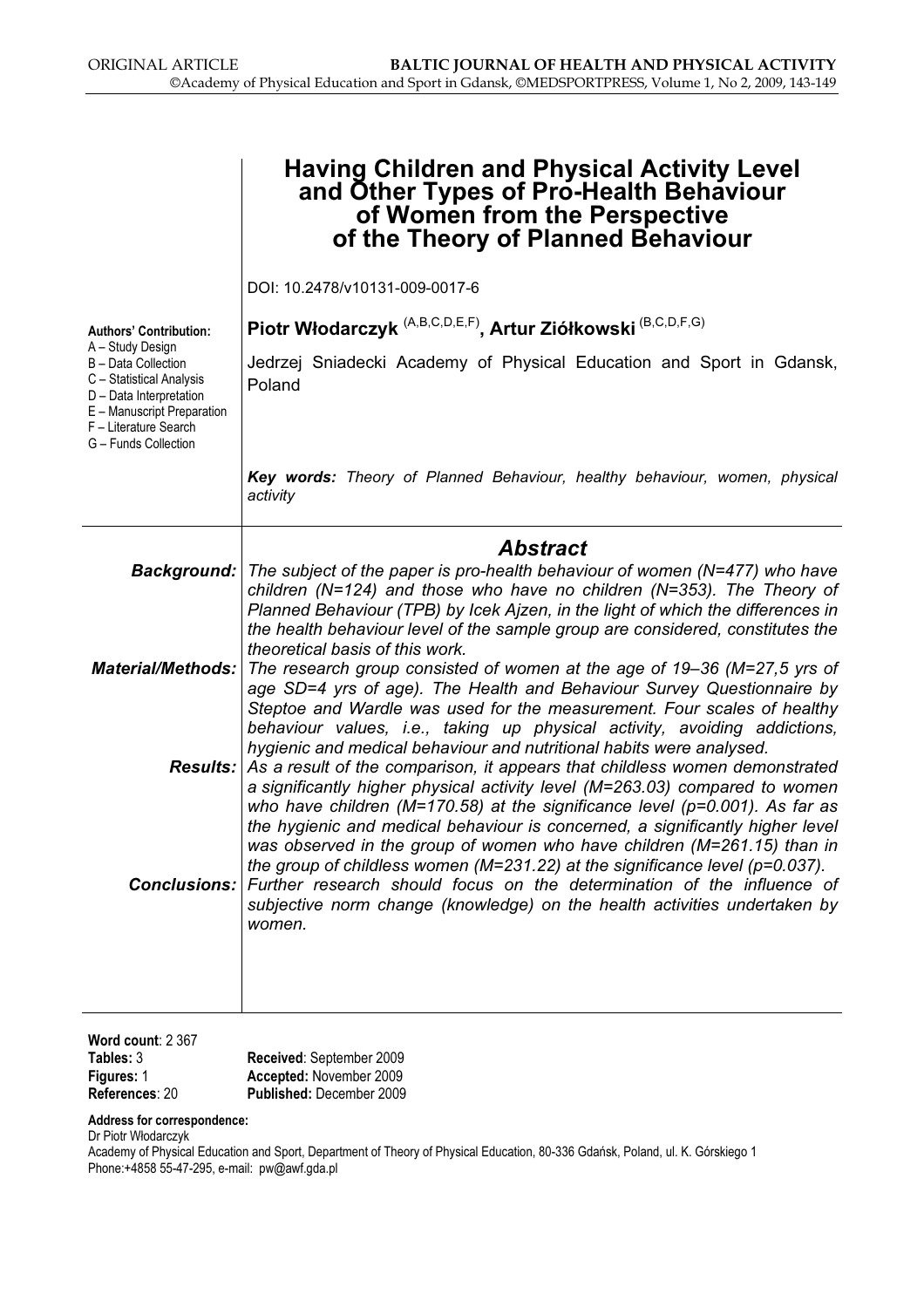#### Introduction

When analysing current methods of forming and changing pro-health behaviour we need to emphasise the subtle differences concerning the methods of teaching health care. In the western developed societies women do fall ill more often, but still, they live longer than men [1]. To understand the observed phenomena we need to resort to theories explaining the mechanism of effective interventions aiming to change behaviour, and in particular pro-health behaviour.

The theories explaining the conditions of such a change can be divided into the following groups: motivational, post-intentional, social-cognitive and phase models. Herein the authors adopted the first from the said perspectives [2]. The other theories have been mentioned to keep the order of a lecture.

Motivational models are considered to be the oldest models explaining changes in the quantity and quality of undertaken health behaviour. Their common denominator is the ability to explain single acts; they do not provide, however, the complete explanation of behavior diversity following the limitation of intervention effect. It limits the possibility to draw certain conclusions as to the factors conditioning the said changes. As they had no chance to re-examine the same group, the authors used the above-mentioned model.

The health beliefs model created by Rozenstock [3] in the early 1970s is based on two groups of factors. The author mentions, in the first place the analysis of risks (susceptibility to illness) and the anticipated costs of undertaking an activity (predicted profits and consequences of change). Such a construct enables the statistical analysis of conditions of undertaken healthy behaviour. The other approaches within this group are the Protection Motivation Theory [4] and the Theory of Justified Action and Planned Behaviour by Martin Fishbein and Icek Ajzen [5]. The theory resulted from the combination of two constructs, the Theory of Reasoned Action (TRA) and the Theory of Planned Behaviour (TPB) and the development of the previous concept. For the sake of this work the theory shall be presented in more detail.

The theory is based on the premise that all actions/attitudes are formed in a perfectly rational way [6]. In the initial form [7] the concept was called the Theory of Justified Behaviour. According to the authors the intention to perform an act is under volitional control, related to the rational course of processing information. The key of this concept is the assumption that the forming of a strong intention increases the probability of an occurrence of given behaviour, e.g. of giving up smoking [8,9]. The authors are convinced that the intention is conditioned on two factors. Subjective norms (SN) or the beliefs of an individual as to the extent his/her behaviour will be accepted by persons perceived as important [5, p. 302] and the attitude, i.e. positive or negative evaluation. The Subjective Norm stems from normative beliefs formed by important for the individual authorities (family, significant others, idols). If an individual is convinced that the significant others authorise or, on the contrary oppose given behaviour, he/she acts similarly copying the behaviour of an authority in his/her own way. Another factor is attitude toward behaviour (ATT). This is a belief referring to the outcome of behaviour and the evaluation of these outcome for an individual. In this case subject's beliefs (i.e., expecting particular outcomes) concerning given behaviour are of key importance. They stem from the earlier experiences of an individual. For instance, a young woman starts a recreational training because as a result of it she expects to lose weight (outcome expectation). The more often we could observe such a cause and effect relationship, the more powerful the outcome expectation is. In later works [5, 8] as a result of re-conceptualisation of TRA the authors included the third factor in the model specified as perceived behavioural control (PBC). PBC is a conviction concerning the capability of performing an action. Icek Ajzen [5] points out the similarity between PBC with the feeling of self efficacy (SE)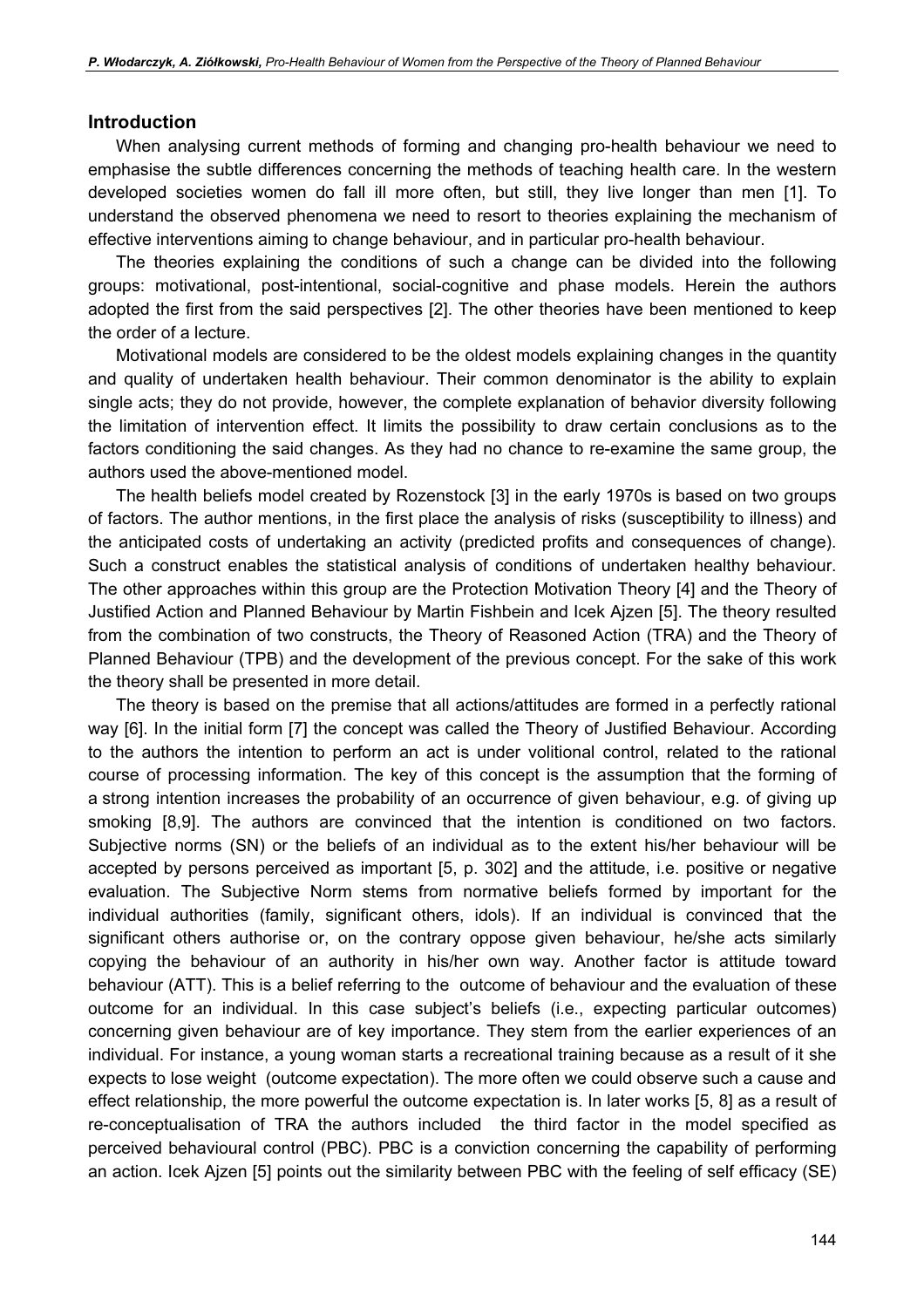the theory of social learning by Albert Bandura [9, p. 184]. The correlation of factors within the scope of TPB is presented in Figure 1.



Fig. 1. Theory of Planned Behaviour Source: [5]

Whether or not an individual undertakes an action depends on the forming of an attitude, the sense that an action may be performed and subjective norms [7] concerning this action. The above-mentioned components decide on the strength of the intention and explain between 40 and 50% of intention variances, and, according to various sources between 18 and 38% of health behaviour variances [2]. Subjective norms result, to a large extent, from the cultural messages, perceived as important by an individual. They are internalised from the social message as beliefs on the advisability of given actions. They may be seen in the case of a subject's deferring to authorities. The observation of sex roles and their impact on the formation of women and men's behaviour shows particularly interesting differences. Already Margaret Meed [13] drew our attention to the fact that social conditions of sex roles acquisition results not so much from biological conditions as from the cultural context in which an individual functions. According to Jacek Szmatka [14] the norm forming process is structurally imposed. It conditions the model of beliefs about the world, the departure from which is automatically stigmatised. We know that women usually undertake more pro-health activities than men [15]. No research has been conducted, however, as far as the particular character of healthy behaviour of women with or without off-springs is concerned.

The subject of the research is pro-health behaviour of women. The objective of the research is the comparison of pro-health behaviour of women who have children and those who are childless and an attempt to explain the observed differences with the use of the Theory of Planned Behaviour. It was assumed for the sake of the research that women who have children will not differ significantly with respect to undertaken pro-health behaviour from those who are childless.

#### Material and methods

The research sample consisted of women (N=477) at the age of 19 to 36 (M=27.5; SD=4.1). Two groups were selected from the population: women who have children (N=124) and women who are childless (N=353). The sample group was selected at random from the population of Tricity companies and universities. By random stratification female students of the Faculty of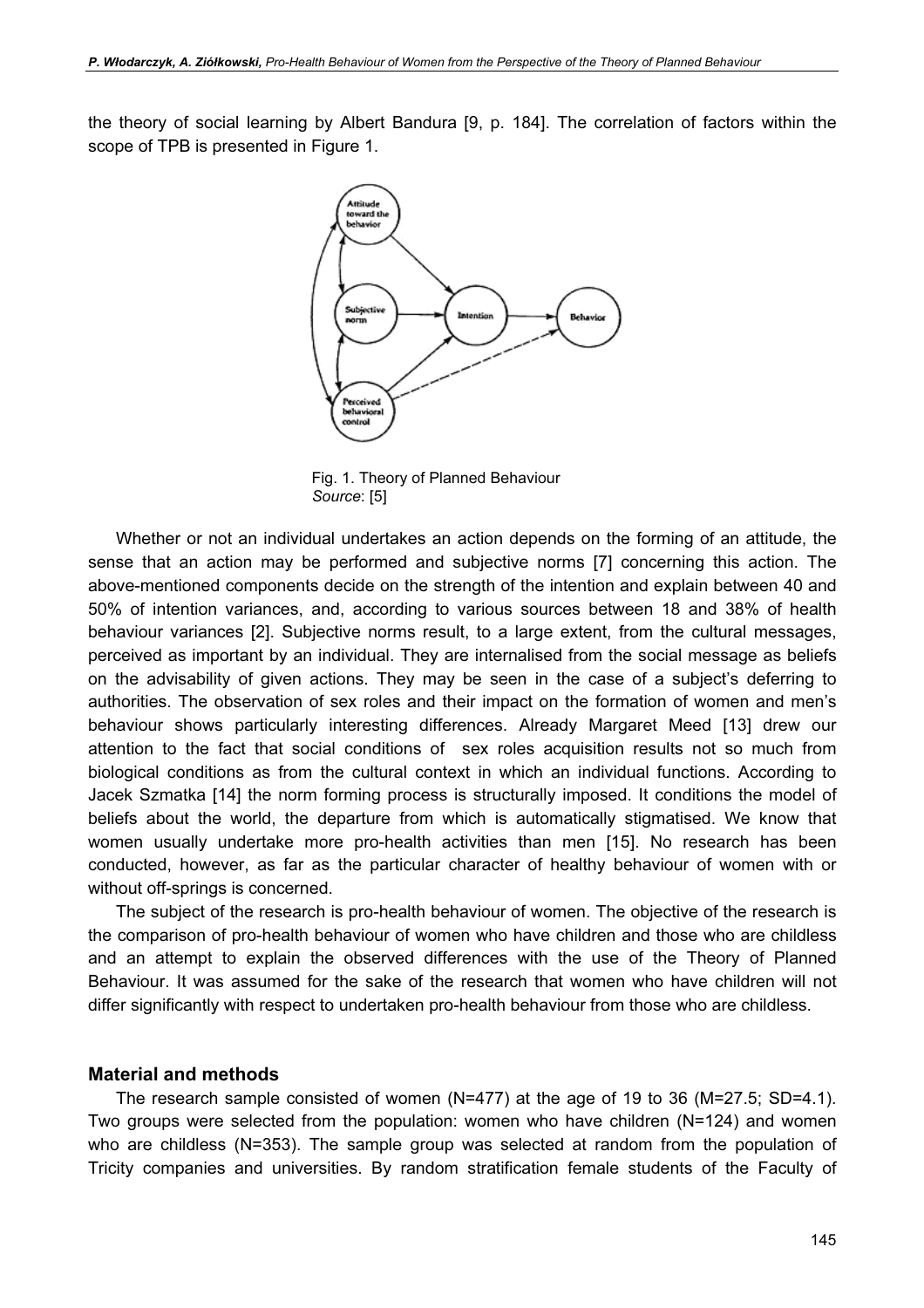Pedagogy of the University of Gdańsk, Faculty of Medicine of the Medical University of Gdańsk and Faculty of Physical Education of the Academy of Physical Education and Sport were selected. Analogically, the other part of population was selected, choosing female teachers, doctors and PE teachers form the Tricity. The research was conducted at the end of 2008 and the beginning of 2009.

The modified Health and Behaviour Survey Questionnaire created by A. Steptoe and J. Wardle was used for the research. It consists of 28 questions concerning five classes of behaviour: using stimulants, health reinforcing behaviour, diet and nutritional habits, behaviour connected to driving and health. Two unchanged scales of the questionnaire (ADDICTIONS AND NUTRITION) and two modified ones were used in the analysis. The first of them measuring Physical Activity (PHYSICAL ACTIVITY) was completed with two questions – concerning the type of the physical activity undertaken and specifying whether this activity is undertaken voluntarily or out of obligation. The last from the scales (HYGIENIC and MEDICAL) is related to actions undertaken in order to maintain health. In addition, the psychological and social variables were controlled: education and social class of parents, place of birth of the sample group.

## **Results**

The outcome analysis shall start with the presentation of descriptive statistics regarding particular aspects of healthy behaviour in the research group consisting of mothers and childless women.

|                                                 | <b>Childless Women</b><br>$(N=353)$ |           |       |            | Women having children (mothers)<br>$(N=124)$ |           |       |            |
|-------------------------------------------------|-------------------------------------|-----------|-------|------------|----------------------------------------------|-----------|-------|------------|
| <b>Variables</b><br><b>PRO-HEALTH BEHAVIOUR</b> | M                                   | <b>SD</b> | Min   | <b>Max</b> | M                                            | <b>SD</b> | Min   | <b>Max</b> |
| PHYSICAL ACTIVITY                               | 6.72                                | 514       | 0.00  | 31.00      | 3.69                                         | 3.82      | 0.00  | 17.00      |
| <b>ADDICTIONS</b>                               | 18.91                               | 3.45      | 9.00  | 25.00      | 18.48                                        | 3.43      | 10.00 | 25.00      |
| <b>HYGIENIC AND MEDICAL</b>                     | 14.06                               | 3.01      | 6.00  | 20.00      | 14.61                                        | 2.69      | 6.00  | 19.00      |
| <b>NUTRITION</b>                                | 20.10                               | 2.93      | 10.00 | 30.00      | 20.62                                        | 2.29      | 16.00 | 25.30      |

|               | Tab. 1. Descriptive statistics for healthy behaviour measurements in the research group ( $N=477$ ) and expert |  |  |
|---------------|----------------------------------------------------------------------------------------------------------------|--|--|
| judges (N=38) |                                                                                                                |  |  |

Another step of the outcome analysis was the verification of statistical significance of the observed differences (with reference to the descriptive statistics) in the area of interest of healthy behaviour in both groups. The first stage of this procedure consists in the checking of normality of distribution of dependent variables included in the research in the whole sample by Kolmogorov-Smirnov test.

The elicited outcomes let us assume that the distribution of dependent variables included in the sample is not close to normal distribution (Z test value is statistically significant). The comparison of all tested variables and statistics values is presented in Table 2. For verification of statistical significance of the elicited differences the Mann-Whitney test for independent trials (U statistics) was used. The outcomes of the applied procedure are presented in Table 3.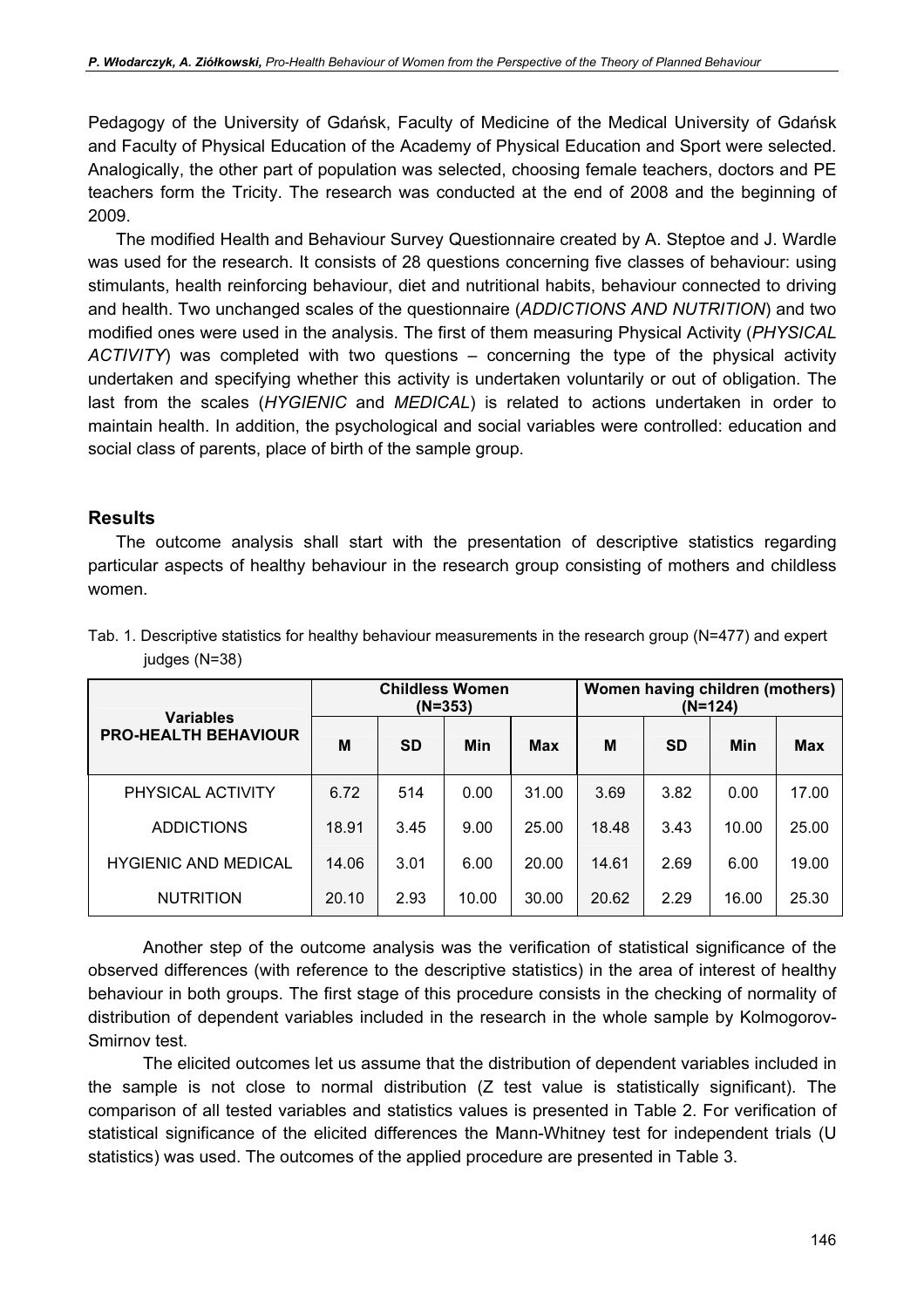| <b>Variables</b>            | THE RESEARCH GROUP |           | Z Value | р          |  |
|-----------------------------|--------------------|-----------|---------|------------|--|
|                             | M                  | <b>SD</b> |         |            |  |
| PHYSICAL ACTIVITY           | 5.94               | 5.01      | 2.22    | $0.001***$ |  |
| <b>ADDICTIONS</b>           | 18.79              | 3.44      | 2.46    | $0.001***$ |  |
| <b>HYGIENIC AND MEDICAL</b> | 14.22              | 2.94      | 2.05    | $0.001***$ |  |
| <b>NUTRITION</b>            | 20.23              | 2.79      | 1.46    | $0.027*$   |  |

Tab. 2. Verification of normality of distribution of dependent variables in the research group (N=477) (Kolmogorov-Smirnov Test)

\*\*\* Difference significant at p≤ 0.001; \* Difference significant at p≤ 0.05

Tab. 3. Verification of the significance of the differences in particular types of pro-health behaviour in the sample group of childless women (N=353) and women who have children (N=124) compared by the U Mann-Whitney test

| <b>Variables</b>            | <b>Childless women</b><br>$N = 353$ |              | <b>Women having</b><br>children N=124 |              | U Value  | р          |
|-----------------------------|-------------------------------------|--------------|---------------------------------------|--------------|----------|------------|
|                             | average<br>range                    | range<br>sum | average<br>range                      | range<br>sum |          |            |
| PHYSICAL ACTIVITY           | 263.03                              | 92851.00     | 170.58                                | 21152.00     | 13402.00 | $0.001***$ |
| <b>ADDICTIONS</b>           | 243.46                              | 85942.00     | 226.30                                | 28061.00     | 19139.50 | 0.231      |
| <b>HYGIENIC AND MEDICAL</b> | 231.22                              | 81620.50     | 261.15                                | 32382.50     | 28869.00 | $0.037*$   |
| <b>NUTRITION</b>            | 232.83                              | 82188.00     | 256.57                                | 31815.00     | 19707.00 | 0.098      |

\*\*\* Difference significant at p≤ 0.001; \* Difference significant at p≤ 0.05

The analysis of the outcome indicates a significantly higher level of physical activity among women who have no children. In the case of hygienic and medical habits a contrary interrelation was observed. In the case of other behaviour (dietary habits, avoidance of addictions) there were no statistically important differences.

### **Discussion**

To sum up, we have to say that in the sample groups a significant change in the pattern of health functioning was observed. We may put forward a hypothesis that the change is connected with the modification of the conditions of personal functioning of the women who were tested upon. Having children causes considerable changes in the time budget of mothers. It is hard not to see the connection between the two facts: the change in the time budget (cause) brings about a change in the quantity and quality of healthy behaviour (decrease in the number of physical activities undertaken due to the lack of time (effect). However, a large group of variables: from the change of subjective norms and behavioural control influencing the strength of intention to the very undertaken actions [1] may be a mediator in the observed change. The unsolved conflict between the possessed identity [20] and the new-role identity may be an important modifier of behaviour of mothers who have children. The discord between what women want and what – according to the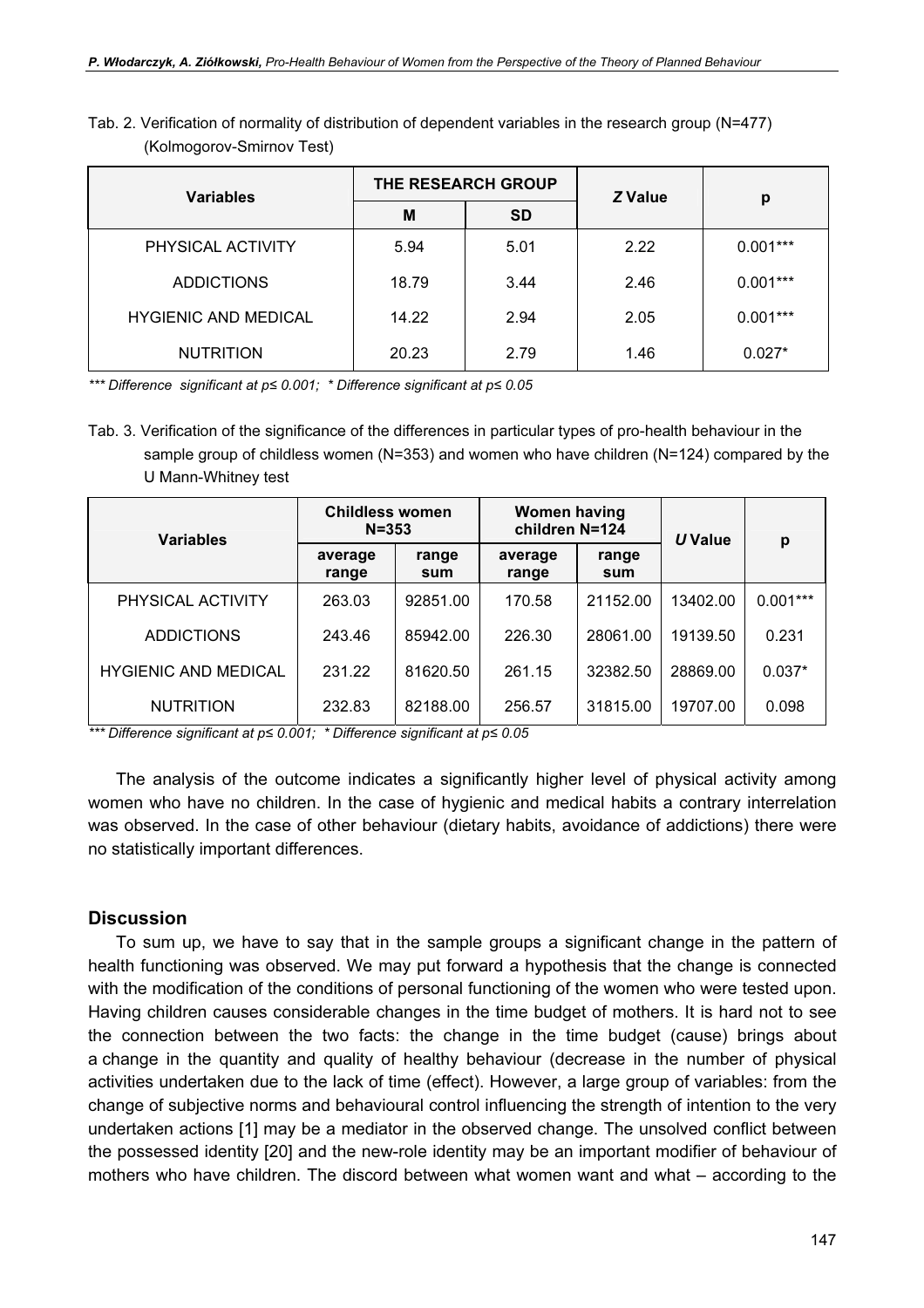internalised external subjective norms – they should do invokes additional tension. According to Albert Bandura, the author of the self-efficacy theory within the theory of social learning [11] it is the self-efficacy that becomes the mediator for taking up and/or modifying healthy behaviour [1]. Unfortunately, the applied research procedure (single study and comparison of the sample group) makes a positive and parametrical verification of the above factors impossible. In the successive works twofold or, even better, longitudinal sample group behaviour evaluation should be considered. The first measurement should comprise the strength of intention to undertake healthy behaviour and the quantity of health behaviour at the time of childlessness. The second measurement (using the same methodology) should take place once the women in the sample group have given birth. The procedure conducted in such a way, assuming the control of mediator variables [15] connected to, e.g., developmental task implementation enables a more complete control and elicitation of more credible outcomes. C.L. Sheridan [16] draws particular attention to the formation of research plans in the health factor area quoting numerous examples of the influence of redundant variables and other distortions of reasoning. Women's physical activity is particularly important, as it perfectly prevents the involutional bodily changes. Mariusz Lipowski [17] in his study on the recreational activity of women puts an emphasis ona wide range of negative results of hypokinesis. It influences the etiology of circulatory system and joint illnesses, osteoporosis, type II diabetes and a broad spectrum of symptoms related to depression (headaches, anxiety attacks, mood depression). On the other hand, physical activity boosts the self-evaluation of the persons who exercise [18]. Considering the following information the change in subjective norms concerning undertaking physical activity by women becomes more and more important. It is pivotal to include physical activity in their subjective norms from the earliest age possible.

The formation of pro-health attitude may consist in creating positive beliefs concerning physical activity and connecting them with pleasant experiences.

# Conclusion

The observed increase in healthy hygienic and medical behaviour may be interpreted as compensational. As being a mother means being the protector of child's health and life, a limited time budget makes it impossible for mothers to freely undertake physical activity. A natural need of maintaining the balance of health-protecting activities may trigger compensational healthy activities. The belief that administering medicines boosts the immune system may be the heuristics of availability [19] for the subject, as he/she is often exposed to the attractive stimulus (advertisements), more appealing than the faith in the effectiveness of physical activity. This mechanism, obviously, needs to be verified empirically. The promotion of a new model of woman who eagerly takes up physical activity at any age is a challenge for specialists and the media. In the central point of this change lies the formation of the new identity of a health-aware woman and mother.

# **References**

- 1. Macintyre S, Hunt K, Socioeconomic position, gender and health: how do they interact? J Health Psychol 1997;2:315-334.
- 2. Łuszczyńska A. Zmiana zachowań zdrowotnych [Change in pro-health behaviour]. Gdańsk: GWP; 2004.
- 3. Rosenstock I. Historical origins of the health belief model. Health Education Monographs 1974:2(4):328-335.